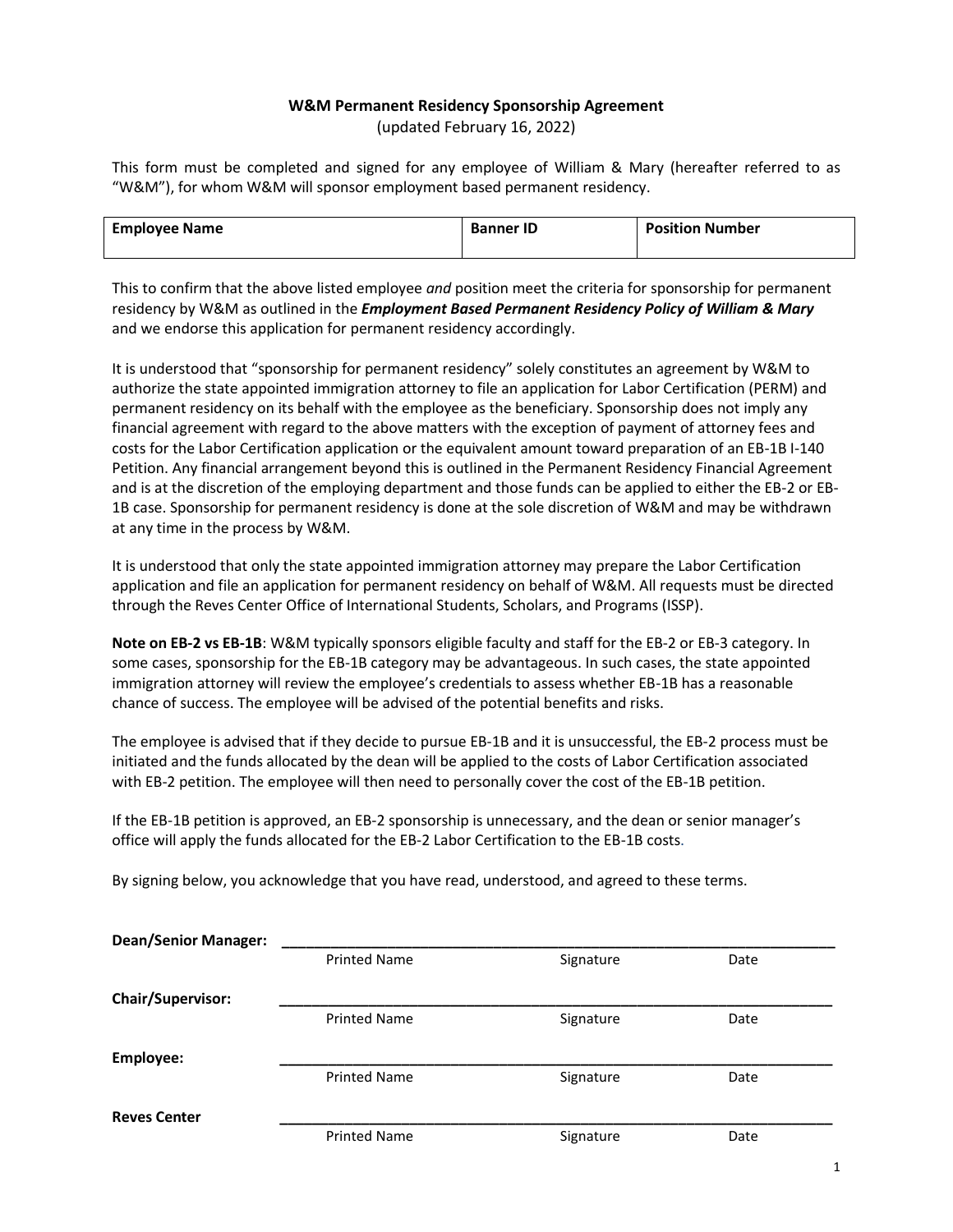#### **Permanent Residency Financial Agreement**

| This Financial Agreement for Permanent Residency Sponsorship is entered into between the |         |  |
|------------------------------------------------------------------------------------------|---------|--|
| (Name of Sponsoring Department; hereafter referred to as                                 |         |  |
| Sponsoring Department) of William & Mary (hereafter referred as "W&M") and               |         |  |
| (Name of Employee; hereafter referred to as "Employee") on                               | (date). |  |

Per federal regulation, responsibility for attorney fees and costs associated with the filing of the Labor Certification Application (Stage 1) are the responsibility of W&M. Accordingly, this financial agreement addresses reimbursement of attorney fees, U.S. Citizenship and Immigration Services (USCIS) filing fees, and costs *for Stages 2 and 3*. An estimate of fees for all three stages is outlined in the next section.

The Sponsoring Department agrees to reimburse the Employee for  $\zeta$  (fixed dollar amount) (amount listed may not exceed \$5000), of the remaining attorney fees, filing fees, and costs of obtaining permanent residency through employment at W&M.

If the employee resigns from W&M within three years of securing permanent residency through the university, the employee will repay the costs covered by the university for that process, with the exception of costs associated with Labor Certification. W&M reserves the right to enforce this obligation through restrictions on reimbursements, garnishment of wages, and any other available means.

Employee will be direct billed by the attorney for all fees associated with this application with the exception of the attorney fee for the filing of the Labor Certification Application, which is billed directly to W&M.

Employee understands and agrees that they are solely responsible for the attorney' fees and costs for their spouse and children. Employee will be required to pay these directly to the attorney providing such services.

Employee understands that USCIS may raise the amount for filing and related government fees.

Upon W&M's request, Employee agrees to provide W&M with complete copies of all documents filed on their behalf. W&M agrees to maintain the confidentiality of such documents to the extent required by law.

Sponsoring Department and Employee acknowledge that they have read and understand the terms of this Agreement, and have freely chosen to sign this Agreement after carefully considering its terms.

| <b>Dean/Senior Manager:</b> |                     |           |      |
|-----------------------------|---------------------|-----------|------|
|                             | <b>Printed Name</b> | Signature | Date |
| <b>Chair/Supervisor:</b>    |                     |           |      |
|                             | <b>Printed Name</b> | Signature | Date |
| Employee:                   |                     |           |      |
|                             | <b>Printed Name</b> | Signature | Date |

Copies of this agreement will be filed with the Department Chair and Academic Dean/Senior Manager. A copy will also be given to the Employee.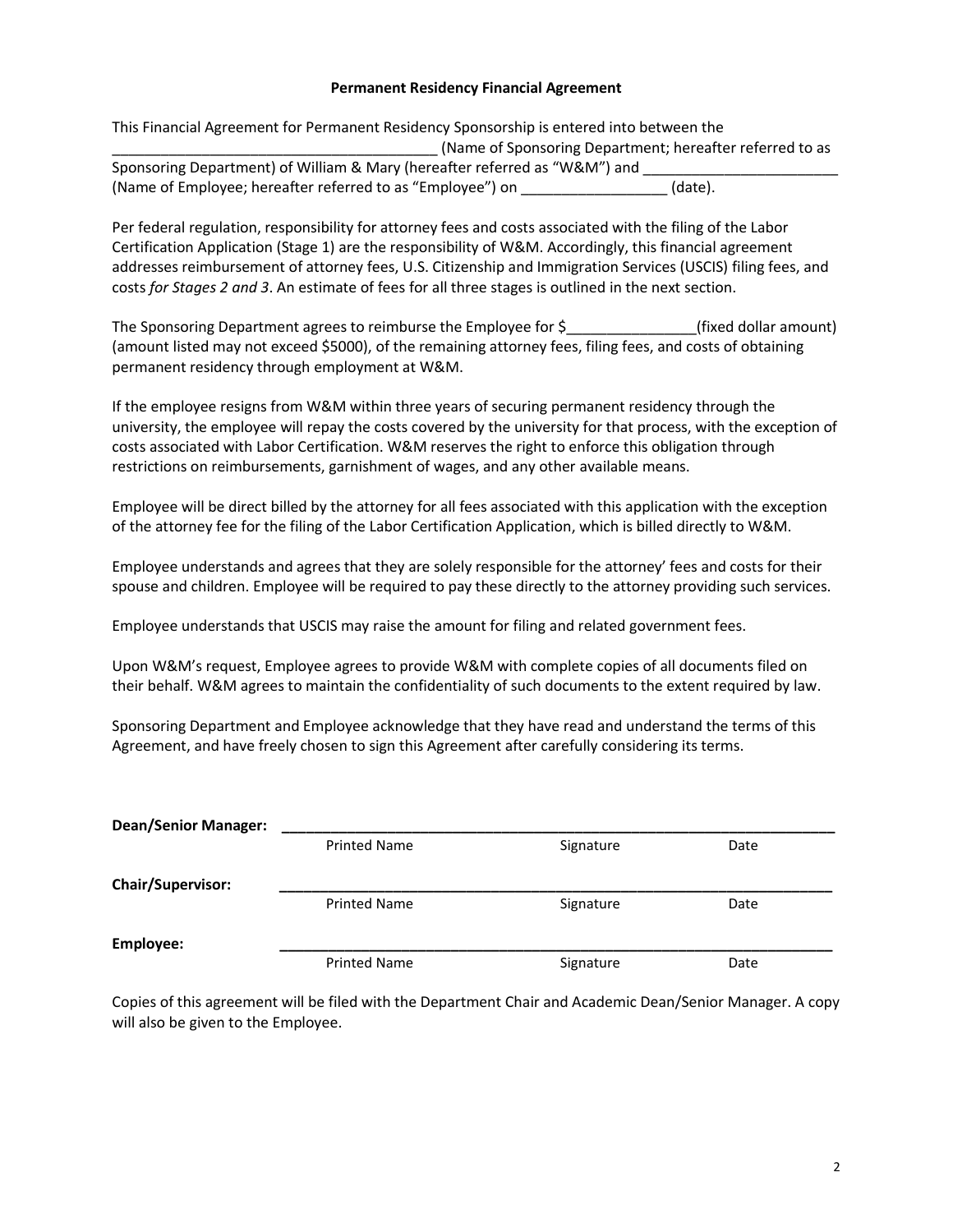### **Addendum A: Statement on positions funded through grants and outside sources**

W&M employees in positions funded by grants, also referred to as "soft money" positions, may be eligible for permanent residency sponsorship provided that they otherwise meet the requirements outlined in the Employment Based Permanent Residency Policy of William & Mary, there is an expectation of continued renewals, and there is a record of sustained external funding and expectations of continued funding.

## **Please complete this addendum and attach it to the Permanent Residency Sponsorship and Financial Agreement.**

| <b>Employee Name</b>   | <b>Banner ID</b> |
|------------------------|------------------|
| <b>Position Number</b> |                  |

By signing this statement, I certify the all of the following for the position held by the above named employee:

- There is an expectation of continued renewals of appointment to the position.
- There is an expectation of continued funding for the position.

| <b>Dean/Senior Manager:</b> |                     |           |      |  |
|-----------------------------|---------------------|-----------|------|--|
|                             | <b>Printed Name</b> | Signature | Date |  |
| <b>Chair/Supervisor:</b>    |                     |           |      |  |
|                             | <b>Printed Name</b> | Signature | Date |  |
|                             |                     |           |      |  |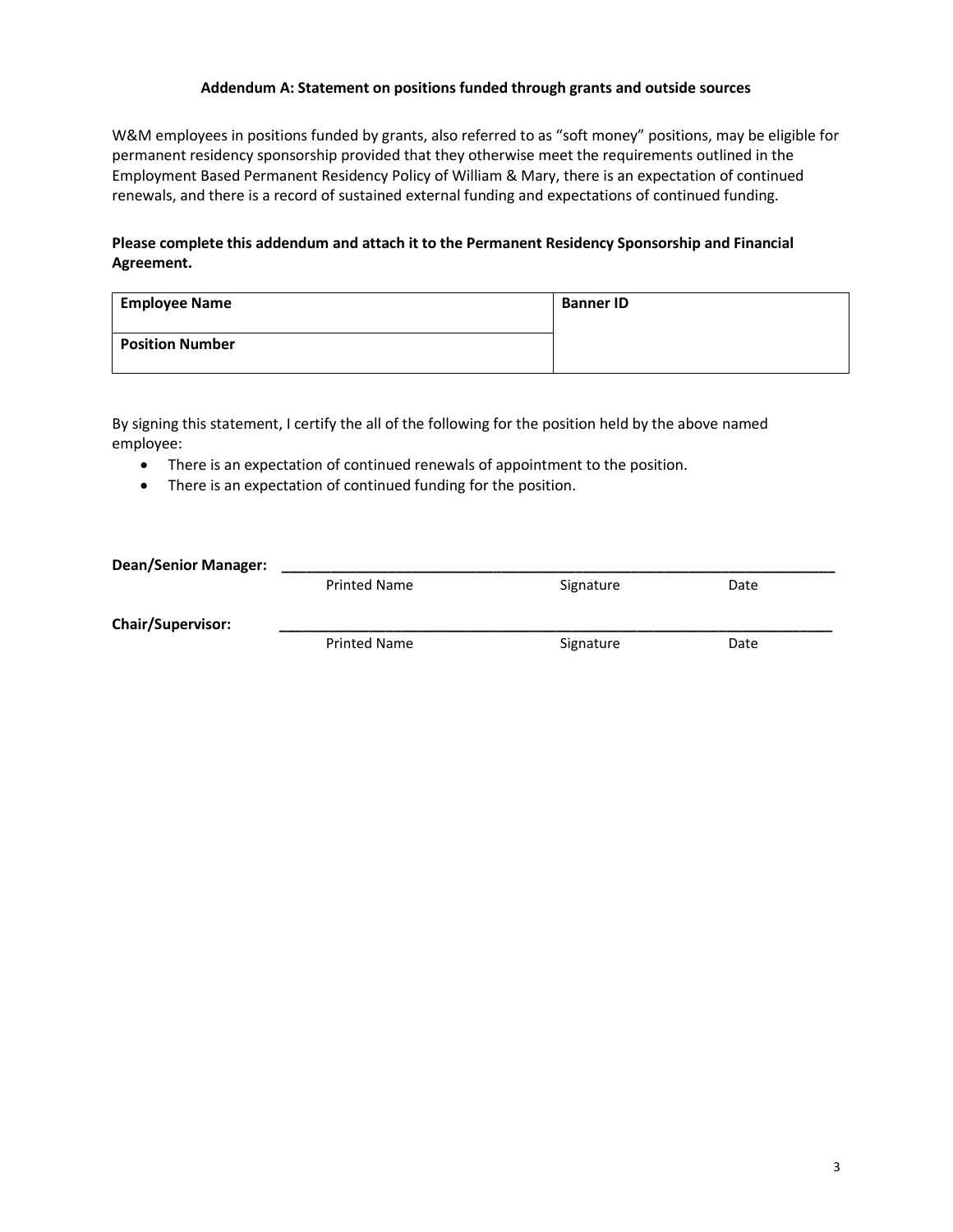## **Addendum B: Documentation of expertise for professional and operational positions**

W&M employees in professional and operational positions may be eligible for permanent residency sponsorship provided that they otherwise meet the requirements outlined in the Employment Based Permanent Residency Policy of William & Mary including documentation of significant expertise that is critical to university functions. This attestation is not required for teaching or research faculty.

# **Please complete this addendum and attach it to the Permanent Residency Sponsorship and Financial Agreement.**

| <b>Employee Name</b>  | <b>Banner ID</b> |
|-----------------------|------------------|
| <b>Position Title</b> |                  |

| Please outline the expertise that this employee brings. |  |  |
|---------------------------------------------------------|--|--|
|                                                         |  |  |
|                                                         |  |  |
|                                                         |  |  |
|                                                         |  |  |
|                                                         |  |  |
|                                                         |  |  |
|                                                         |  |  |
|                                                         |  |  |
|                                                         |  |  |
|                                                         |  |  |
|                                                         |  |  |

| <b>Dean/Senior Manager:</b> |                     |           |      |  |
|-----------------------------|---------------------|-----------|------|--|
|                             | <b>Printed Name</b> | Signature | Date |  |
| <b>Chair/Supervisor:</b>    |                     |           |      |  |
|                             | <b>Printed Name</b> | Signature | Date |  |
|                             |                     |           |      |  |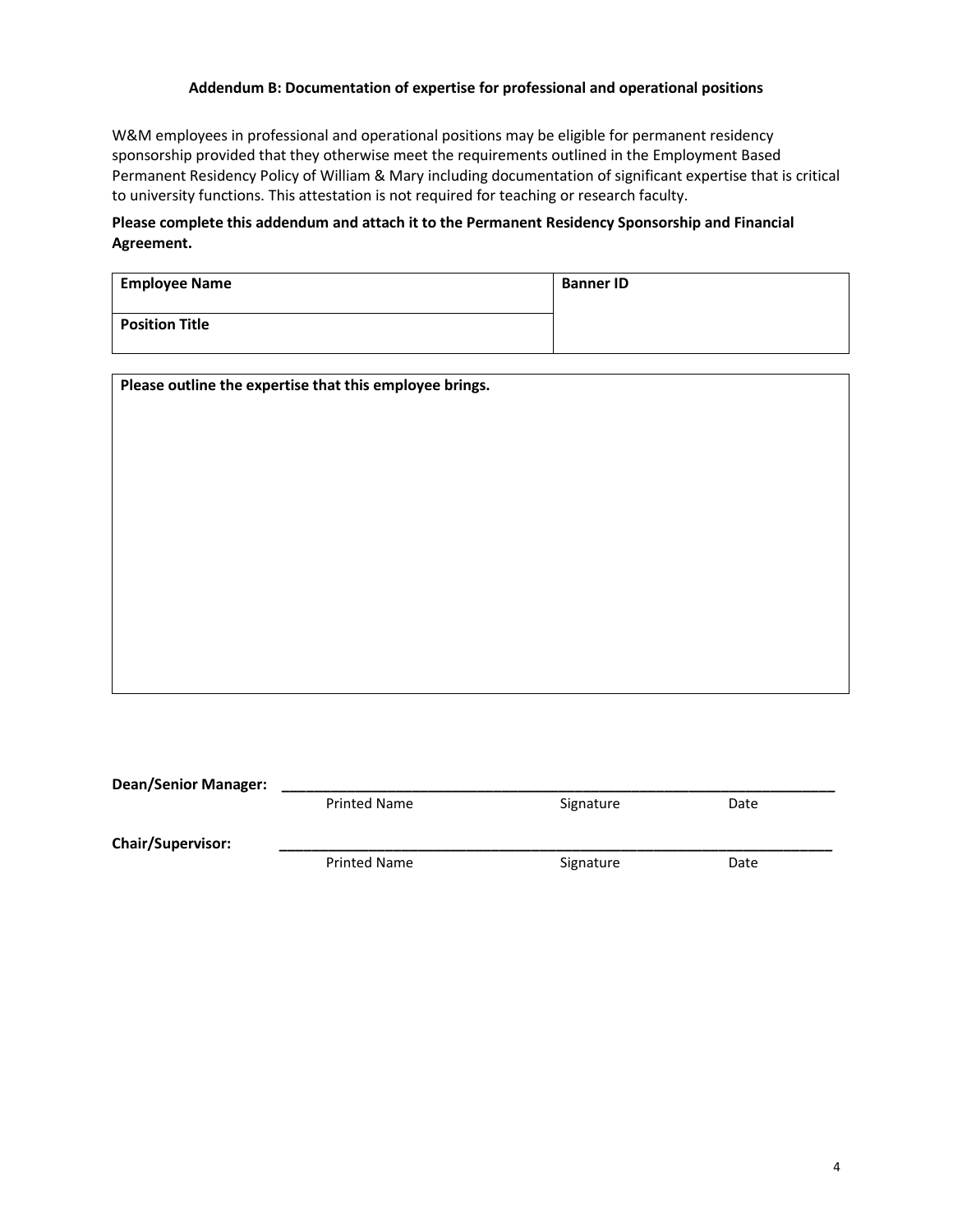# **Addendum C: Schedule of Attorney and Government Fees and Related Costs**

(as of February 16, 2022)

# **EB-2, EB-3: Employment Based Permanent Residency Sponsorship Fees & Costs**

**Stage 1: Labor Certification (PERM).** The attorney fee for this stage will depend on the type of position (teaching or non-teaching) and whether Labor Certification can be based on the original selection or if reselection is required. Attorney fees are set by the state and per federal regulations, the cost of **Stage 1 is the responsibility of the sponsoring department.**

| <b>Stage</b>                                                                         | Fee    | Description                                                                                                                                                                                                                  |
|--------------------------------------------------------------------------------------|--------|------------------------------------------------------------------------------------------------------------------------------------------------------------------------------------------------------------------------------|
| <b>EB-2 Labor</b><br><b>Certification</b><br>(teaching faculty -<br>non reselection) | \$2100 | Attorney fee for the filing of the labor certification application when the<br>original search can be used (i.e., selection was completed within past 18<br>months and search process included required ad).                 |
| * EB-2 Labor<br><b>Certification</b><br>(teaching faculty -<br>reselection)          | \$2500 | Attorney fee for the filing of the labor certification application when<br>reselection must be conducted because selection took place more than 18<br>months ago or the ad requirements in the original search were not met. |
| * EB-2 or EB-3 Labor<br><b>Certification (non-</b><br>teaching faculty and<br>staff) | \$3100 | Attorney fee for the filing of the labor certification application for a non-<br>teaching position, includes assistance with a recruitment process.                                                                          |

| * Advertising for | Typically | Estimated cost for advertising and reselection/recruitment |
|-------------------|-----------|------------------------------------------------------------|
| reselection       | \$1000    |                                                            |

**Subtotal: \$2100, [\*\$2500 or \*\$3100 + \$1000 for reselection/recruitment]**

### **Stage 2: Immigrant Petition for Alien Worker I-140**. **Stage 2 is billed to the employee.**

| Stage                                         | Fee:   | Description                                                                                                                                                                                                                                            |
|-----------------------------------------------|--------|--------------------------------------------------------------------------------------------------------------------------------------------------------------------------------------------------------------------------------------------------------|
| I-140: Immigrant<br><b>Petition for Alien</b> | \$1500 | Attorney fee for the filing of the I-140 Immigrant Petition for Alien Worker                                                                                                                                                                           |
| Worker                                        | \$700  | USCIS Fee: I-140 Immigrant Petition for Alien Worker                                                                                                                                                                                                   |
| *Premium<br>Processing                        | \$2500 | Premium processing is an optional service that allows petitioners to request<br>15-day processing of the I-140 if they pay an extra fee. Petitioner can discuss<br>with attorney about whether premium processing would be a good option to<br>pursue. |

**Subtotal: \$2200 or \*\$4700**